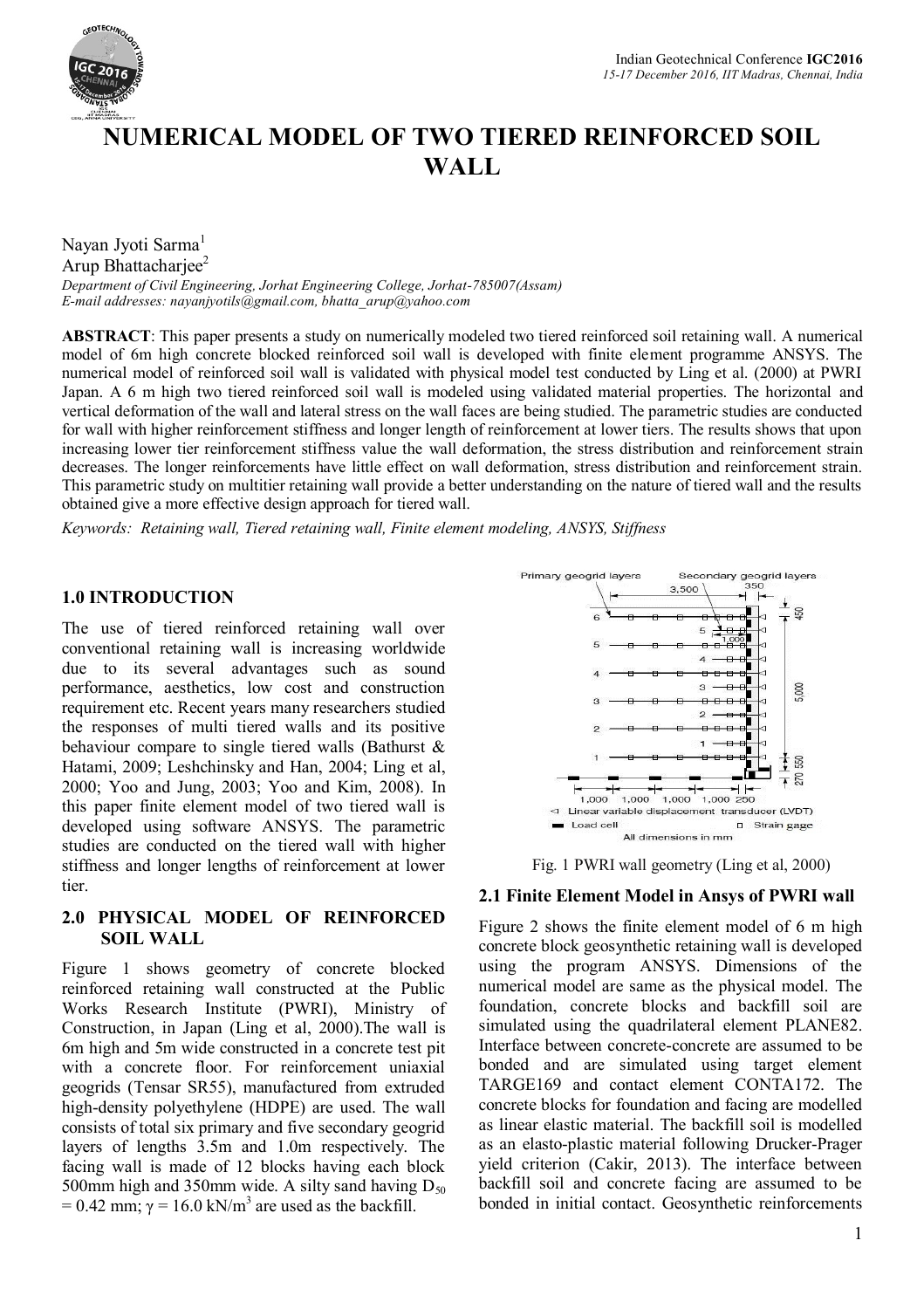are modelled with two dimensional cable elements LINK1 with non-linear material properties. The material properties are tabulated in the Table 1 and Table 2. The numerical model follows same construction sequence as that of physical model (Ling et al. 2000). At each stage solution is iterated to convergence.

Table 1 Material properties of numerical model

| <b>Materials</b>           | <b>Backfill</b> | Concrete      | Geogrid             |
|----------------------------|-----------------|---------------|---------------------|
| Elasticity (Pa)            | $2\times10^6$   | $2\times10^8$ | $8.264\times10^{8}$ |
| Poisons ratio              | 0.42            | 0.17          | 0.3                 |
| Density $(Kg/m3)$ 1631     |                 | 2400          | 0.23                |
| Cohesion (kPa) $6$         |                 |               |                     |
| Internal friction<br>angle | $45^{0}$        |               |                     |
| Dilatancy angle $5^0$      |                 |               |                     |
| Yield stress<br>(Pa)       |                 |               | $5.46 \times 10^8$  |
| Tangent<br>modulus (Pa)    |                 |               | $2\times10^8$       |

Table 2 interface properties of the numerical model



The comparison of results obtained from numerical model with that of measured value of PWRI wall is shown in Figure 3. The maximum horizontal displacement is 28.75 mm and 30.0 mm for numerical and physical model respectively. At top measured and predicted lateral stress values are 0.1 kPa and 0.15 kPa and at bottom 13.8 kPa and 17.5 kPa respectively. It is observed that predicted displacement and stress distribution is almost same as that of measured values.



Fig.3 Numerical and measured (a) horizontal displacement (b) lateral stress distribution

#### **3.0 DEVELOPMENT OF TWO TIERED WALL**

Using the validated material properties numerical model of a two tiered wall with 0.2*H* tier offset is designed where *H* is the height of two tiered wall. Each tier wall has 7 concrete blocks and 6 geogride layers. The size of each blocks are  $0.35 \text{ m} \times 0.5 \text{ m}$ . Length of reinforcement is 0.7 times total height of wall (FHWA 2001). Thickness of the concrete foundation block is 3m.



Fig. 4 numerical model of two tiered wall

Figure 5 shows the horizontal deflection of wall face and the lateral stress distribution near the face of two tiered wall. Maximum horizontal wall displacement value 30.6 mm is just above the tier offset point. Minimum wall displacement value 2.91 mm is at the bottom of backfill of lower tier wall. In case of lateral stress distribution on both lower and upper tier wall facing shows a typical triangular stress distribution pattern.

Figure 6 shows the axial strain along the length of geogride layer 6, 3 and 1 of lower tier wall at height of 2.75 m, 1.25 m and 0.25 m from the base of wall. Figure shows at a distance 1.4 m from the back of wall face peak strain in geogride layers occurs. This sudden increase in strain is due to the surcharge effect of concrete blocked upper tier wall. Peak strain values are 0.52%, 0.31%and 0.14% for layer 6, 3 and1. Since layer 6 is directly below upper tier wall surcharge effect is more. Strain values decreases from top to bottom layer for lower tier wall.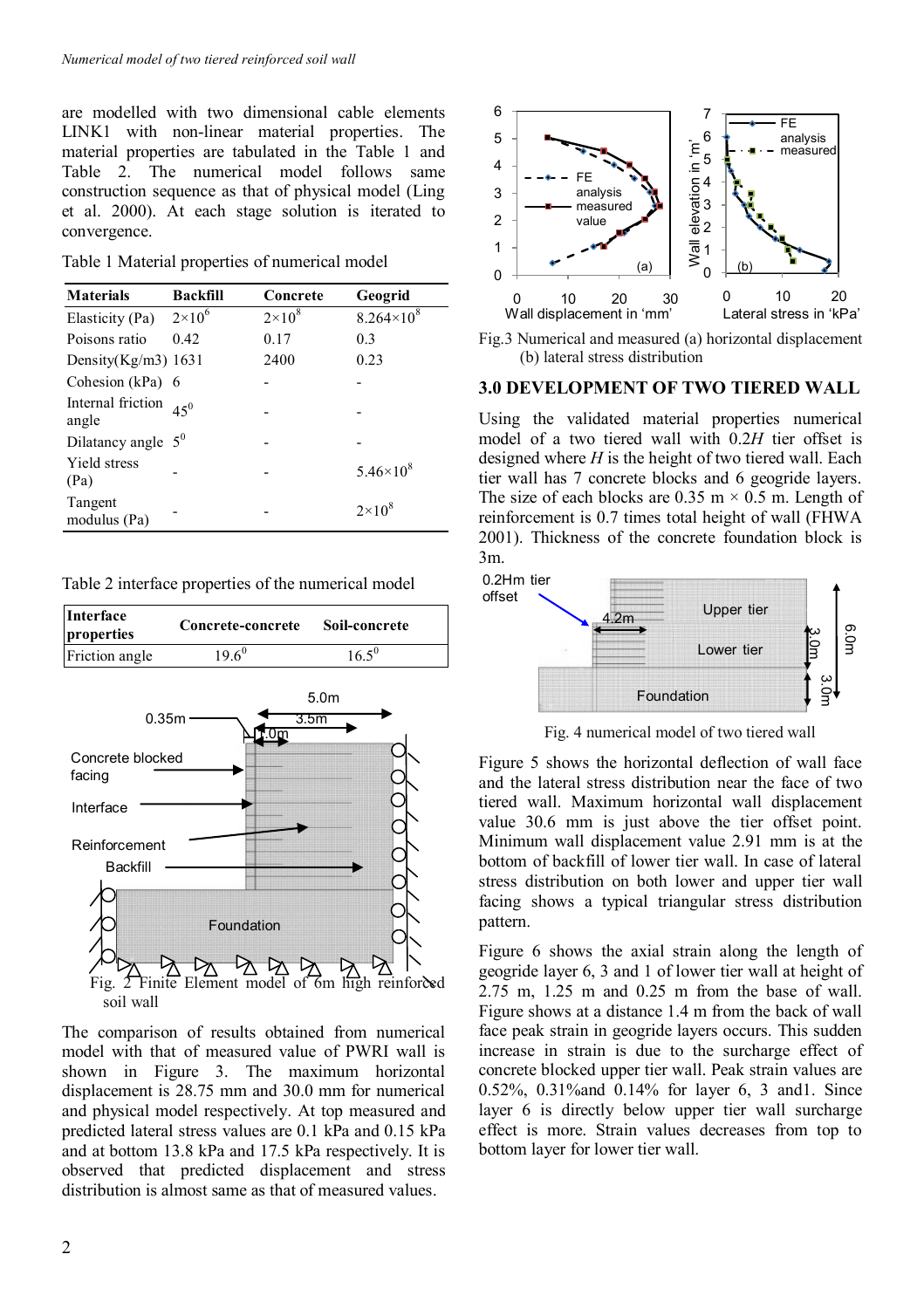

Fig.5 (a) horizontal wall displacement, (b) lateral stress on wall face of two tiered wall



Fig. 6 Geogrid strain of lower tier wall reinforcement layers of two tiered wall

## **4.0 PARAMETRIC STUDIES**

The performance of the reinforced soil wall depends on length and stiffness of reinforcement, backfill soil etc. In this paper response of two tiered wall to the change of reinforcement stiffness and length is studied. Considering the variation of reinforcement strain in lower tier of two tiered wall, the parametric studies are conducted by varying the stiffness and lengths top two reinforcement layers of lower tier. Table 3 shows the parameters considered for parametric studies.

Table 3: Parameters considered for parametric studies

| <b>Parameters</b>                                                                                   | <b>Values</b>             |  |
|-----------------------------------------------------------------------------------------------------|---------------------------|--|
| Reinforcement Stiffness (Pa) $\left  8.264 \times 10^8, 1 \times 10^{10}, 1 \times 10^{12} \right $ |                           |  |
| Reinforcement Length                                                                                | 0.7H, 0.9H, 1.0H and 1.2H |  |

#### **4.1 Effect of change in stiffness of lower tier reinforcements**

 Figure 7 and Figure 8 show the lateral wall displacement and lateral stress distribution of two tiered wall at the wall face with reinforcement stiffness mentioned in Table 3 for top two reinforcement layers of lower tier. Maximum wall displacement values are 30.6 mm, 28.9 mm and 29.2 mm for wall with lower tier reinforcement stiffness of  $8.264 \times 10^8$  Pa,  $1 \times 10^{10}$  Pa and  $1\times10^{12}$  kPa respectively. The variation in lateral stress values due to change in reinforcement stiffness is not as significant as wall deflection change. Figure 9 shows the axial strain distribution of reinforcement

layer 6, 5, 3 and 1 of lower tier wall with reinforcement stiffness mentioned in Table 3. It is observed from the figure that maximum change in strain occurs at layer 6, 5. The maximum strain in geogrid layer 6 and 5 are 0.52% and 0.51% for reinforcement stiffness  $8.264 \times 10^8$  Pa . For the same layers maximum strains are 0.265% and 0.248% for reinforcement stiffness is  $1\times10^{10}$  Pa and 0.262% and 0.171% for reinforcement stiffness  $1 \times 10^{12}$  Pa. In other reinforcement layers strain distributions are almost same.



Fig. 7 lateral wall displacement of two tiered wall when stiffness of lower tier wall reinforcements are changed



Fig. 8 lateral stress distribution of two tiered wall when stiffness of lower tier wall reinforcements are changed

## **4.2 Effect of change in length of lower tier reinforcements**

Figure 10 and Figure 11 show change in horizontal displacement and lateral stress at due to change in reinforcement length of lower tier. The change in lateral stress and wall displacement of two tiered wall due to change in reinforcement length of lower tier wall reinforcement length is very less.

Figure 12 shows the axial strain distribution of reinforcement layer 6, 5, 3 and 1 of lower tier wall due to change in reinforcement length of lower tier wall. Except layer 6 variation strain distributions of all the geogride layers are almost negligible.

 $\sim$